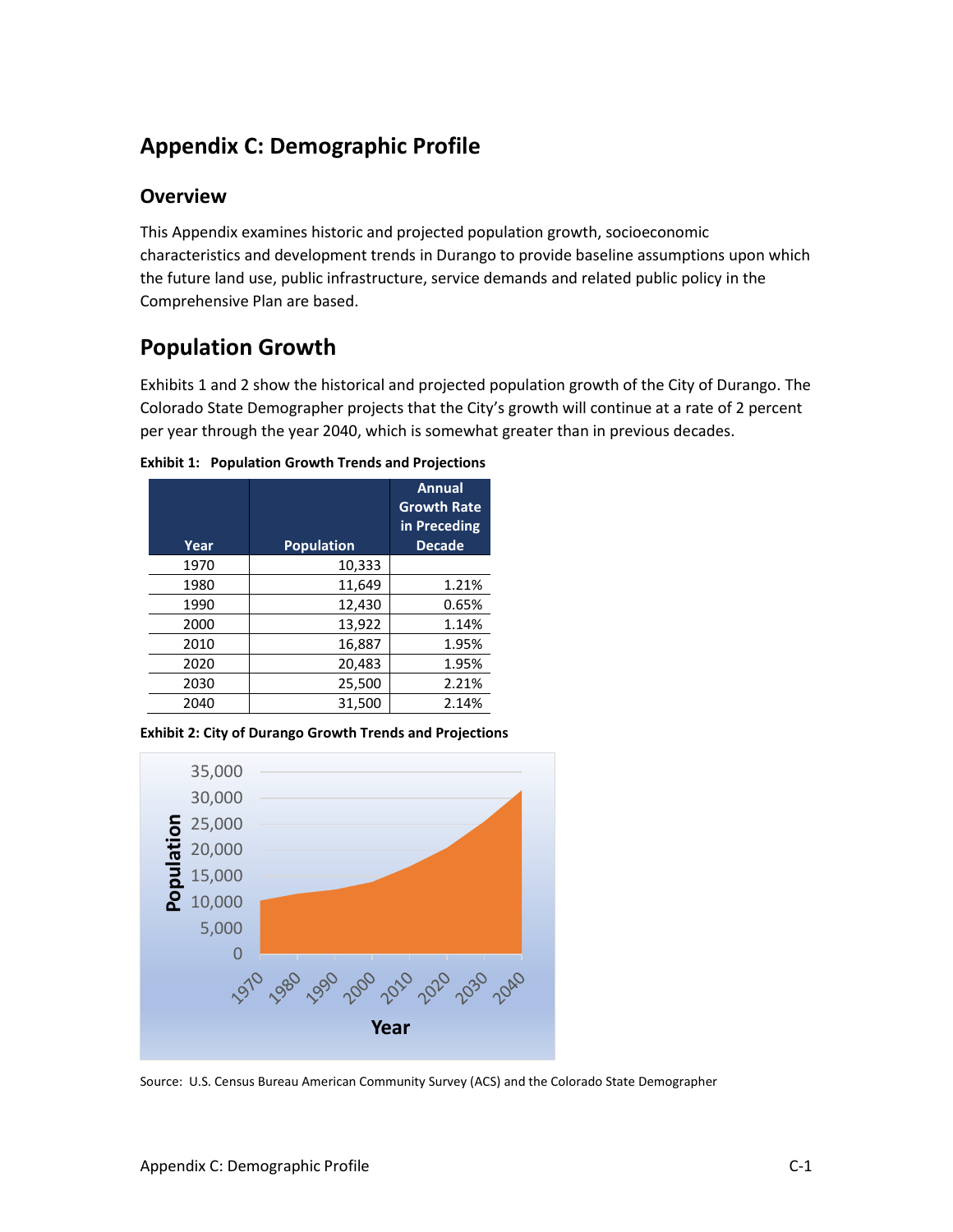As Durango has grown, its proportion of the County's total population lessened until the turn of the century. As shown in Exhibit 3, beginning in 2000, the City began to absorb a larger percentage of County-wide growth.

| Year | <b>Durango</b> | La Plata<br>County | $%$ of<br>County<br><b>Population</b><br>in City |
|------|----------------|--------------------|--------------------------------------------------|
| 1960 | 10,530         | 19,225             | 54.77%                                           |
| 1970 | 10,333         | 19,199             | 53.82%                                           |
| 1980 | 11,649         | 27,195             | 42.84%                                           |
| 1990 | 12,430         | 32,284             | 38.50%                                           |
| 2000 | 13,922         | 43,941             | 31.68%                                           |
| 2010 | 16,887         | 51,473             | 32.81%                                           |
| 2015 | 18,685         | 55,652             | 33.57%                                           |

### **Exhibit 3: City and County Population Growth**

Source: U.S. Bureau of Census, American Community Survey

Exhibit 4 compares the projected population growth of the City, Planning Area and the County, showing that the City and its Planning Area will continue to absorb a higher percentage of overall County growth than it has in the past pursuant to assumptions in the 2040 Countywide Transportation Plan.

|  | Exhibit 4: Projected Population Growth in Durango, Its Planning Area and La Plata County |  |  |
|--|------------------------------------------------------------------------------------------|--|--|
|  |                                                                                          |  |  |

| Year | <b>Durango</b> | Durango<br><b>Planning</b><br><b>Area</b> | La Plata<br><b>County</b> | % of County<br><b>Population</b><br>In City | % of County<br><b>Population</b><br>in Planning<br><b>Area</b> |
|------|----------------|-------------------------------------------|---------------------------|---------------------------------------------|----------------------------------------------------------------|
| 2015 | 18,685         | 23,632                                    | 55,652                    | 33.57%                                      | 42.46%                                                         |
| 2030 | 24,080         | 31,560                                    | 68,608                    | 35.10%                                      | 46.00%                                                         |
| 2040 | 27,676         | 37,732                                    | 77,245                    | 35.83%                                      | 48.85%                                                         |

Source: State Demographer and 2040 Transportation Plan Model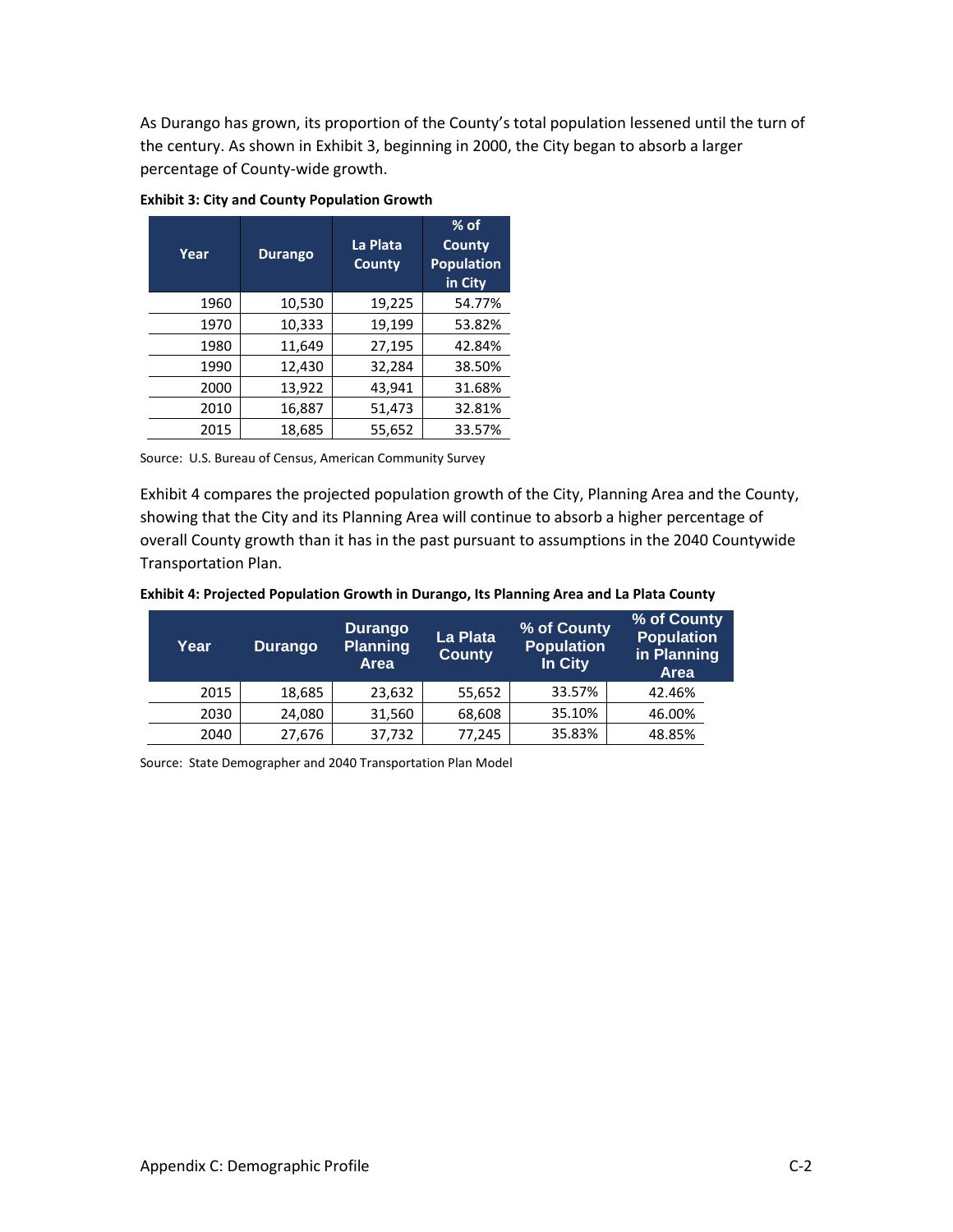# **Building Permit Activity**

Exhibits 5, 6 and 7 show building permit activity within Durango between 2006 and 2015 and highlight the impacts of the 2008 economic recession. The slow recovery in residential building activity was cited as a factor in rising rents and home prices in the 2013 La Plata County Housing Needs Study and the 2015 La Plata County Housing Demand Forecast.

| Year  | <b>Single</b><br><b>Family</b><br>(dwellings<br>units) | <b>Single</b><br><b>Family</b><br><b>Attached</b><br>(dwelling<br>units) | Multi-<br><b>Family</b><br>(dwelling<br>units) | <b>Commercial</b><br>(million<br>square feet) |
|-------|--------------------------------------------------------|--------------------------------------------------------------------------|------------------------------------------------|-----------------------------------------------|
| 2006  | 63                                                     | 12                                                                       | 73                                             | 11.32                                         |
| 2007  | 61                                                     | 16                                                                       | 202                                            | 12.16                                         |
| 2008  | 11                                                     | 6                                                                        | 69                                             | 5.6                                           |
| 2009  | 16                                                     | 4                                                                        | 10                                             | 0                                             |
| 2010  | 20                                                     | 4                                                                        | 30                                             | 1.07                                          |
| 2011  | 31                                                     | 1                                                                        | 0                                              | 1.45                                          |
| 2012  | 22                                                     | 4                                                                        | 7                                              | 14.31                                         |
| 2013  | 47                                                     | $\overline{\phantom{a}}$                                                 | 30                                             | 11.55                                         |
| 2014  | 59                                                     | 25                                                                       | 54                                             | 4.75                                          |
| 2015  | 60                                                     | 31                                                                       | 105                                            | 9.91                                          |
| Total | 390                                                    | 105                                                                      | 580                                            | 72.12                                         |

**Exhibit 5: Building Permit Activity in Durango 2006-2015**

Source: City Building Permit Data



**Exhibit 6: Residential Building Permit Activity in Durango 2006-2015**

Source: City Building Permit Data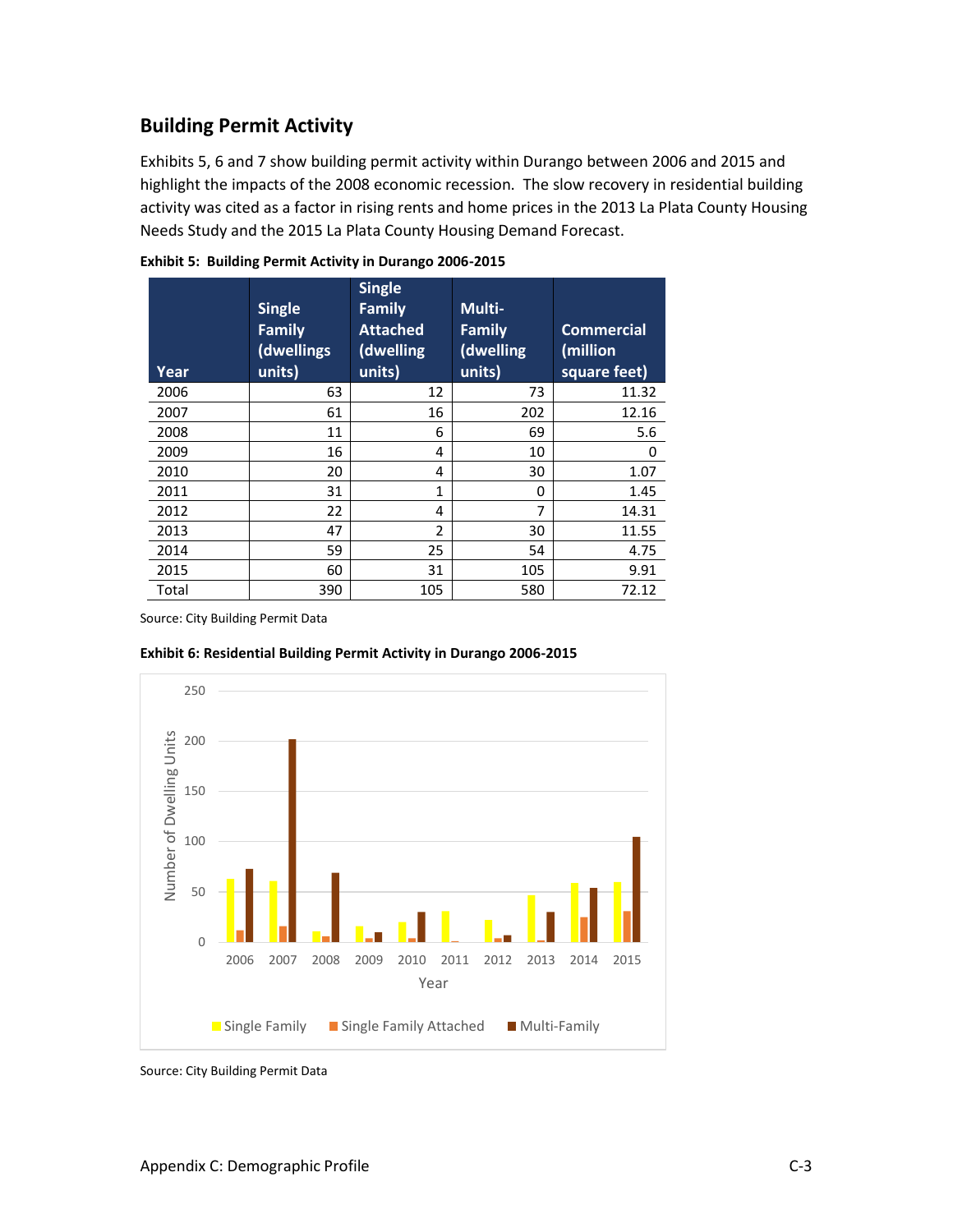

**Exhibit 7: Commercial Building Permit Activity in Durango 2006-2015**

Source: City Building Permit Data

## **Socioeconomic Trends**

**Age Composition.** Durango's median age is increasing and, as shown in Exhibit 8, the largest increase between the years 2000 and 2015 was in the 55 to 64 age group. The 2015 La Plata County Housing Demand Forecast projected that individuals over age 80 will be the fasted growing group as a percentage (237% or 3,900 people) and millennials (age 35-54) will increase by the greatest number (71% or 10,000 persons) through the year 2035.

| Age               | 2000  | 2010  | 2015  | % change<br>2000-15 |
|-------------------|-------|-------|-------|---------------------|
| Under 5 years     | 516   | 791   | 803   | 56%                 |
| 5 to 9 years      | 597   | 735   | 619   | 4%                  |
| 10 to 14 years    | 697   | 659   | 853   | 22%                 |
| 15 to 19 years    | 1,670 | 1,603 | 1,782 | 7%                  |
| 20 to 24 years    | 2,462 | 2,662 | 2,202 | $-11%$              |
| 25 to 34 years    | 2,002 | 2,983 | 3,249 | 62%                 |
| 35 to 44 years    | 1,791 | 1,935 | 2,402 | 34%                 |
| 45 to 54 years    | 1,886 | 2,082 | 1,832 | $-3%$               |
| 55 to 59 years    | 489   | 1,033 | 1,152 | 136%                |
| 60 to 64 years    | 327   | 766   | 719   | 120%                |
| 65 to 74 years    | 630   | 825   | 862   | 37%                 |
| 75 to 84 years    | 583   | 475   | 482   | $-17%$              |
| 85 years and over | 272   | 338   | 311   | 14%                 |
| Median Age        | 29.2  | 30.8  | 31.9  | 9%                  |

**Exhibit 8: Durango Age Composition 2000-2015**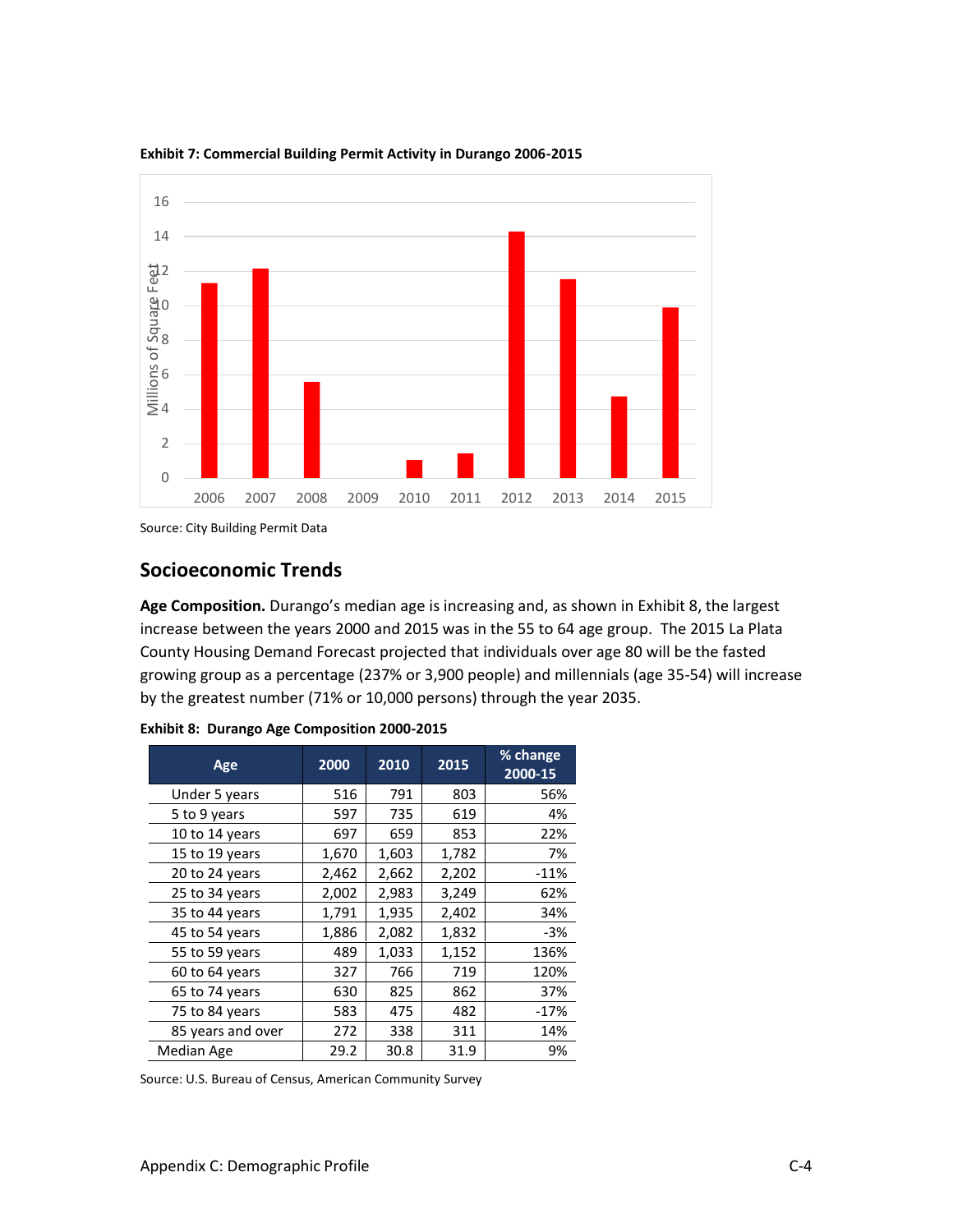**Racial Composition.** Exhibit 9 shows that unlike much of the country, Durango did not experience significant increases in racial diversity between 2000 and 2015. While whites increased at a slower rate than most other groups, they still comprise nearly 90% of the total population.

|                                               | 2000   |                             | 2010   |                             | 2015   |                             | % Change |
|-----------------------------------------------|--------|-----------------------------|--------|-----------------------------|--------|-----------------------------|----------|
| Race                                          | People | $%$ of<br><b>Population</b> | People | $%$ of<br><b>Population</b> | People | $%$ of<br><b>Population</b> | 2000-15  |
| One race                                      | 13,620 | 98.0%                       | 16,380 | 97.3%                       | 16,791 | 97.2%                       | 23.3%    |
| White                                         | 12,090 | 88.8%                       | 14,374 | 87.8%                       | 15.099 | 89.9%                       | 24.9%    |
| Black or African American                     | 70     | 0.5%                        | 100    | 0.6%                        | 119    | 0.7%                        | 70.0%    |
| American Indian and<br>Alaska Native          | 767    | 5.6%                        | 1,068  | 6.5%                        | 744    | 4.4%                        | $-3.0%$  |
| Asian                                         | 77     | 0.6%                        | 82.00  | 0.5%                        | 122    | 0.7%                        | 58.4%    |
| Native Hawaiian and<br>Other Pacific Islander | 16     | 0.1%                        | 7.00   | $0.0\%$                     | 41     | 0.2%                        | 156.3%   |
| Some other race                               | 574    | 4.2%                        | 691    | 4.2%                        | 666    | 4.0%                        | 16.0%    |
| Two or more races                             | 302    | 2.2%                        | 507    | 3.0%                        | 477    | 2.8%                        | 57.9%    |

### **Exhibit 9: Durango Racial Composition 2000-2015**

Source: U.S. Bureau of Census, American Community Survey

Exhibit 10 shows the changes in the City's Hispanic population, which increased by 60% between 2000 and 2015. Hispanics of Puerto Rican heritage increased by the greatest percentage and residents of Mexican heritage increased by the greatest number.

| Population                       | 2000   | 2010   | 2015   | % Change<br>2000-15 |
|----------------------------------|--------|--------|--------|---------------------|
| Total population                 | 13,922 | 16,887 | 17,268 | 24.0%               |
| Hispanic or Latino (of any race) | 1,436  | 2,074  | 2,306  | 60.6%               |
| Mexican                          | 543    | 1,150  | 1,000  | 84.2%               |
| Puerto Rican                     | 17     | 68     | 271    | 1,494.1%            |
| Cuban                            | 9      | 16     | 12     | 33.3%               |
| Other Hispanic or Latino         | 867    | 840    | 1,023  | 18.0%               |
| Not Hispanic or Latino           | 12,486 | 14,813 | 14,962 | 19.8%               |

#### **Exhibit 10: Hispanic Population**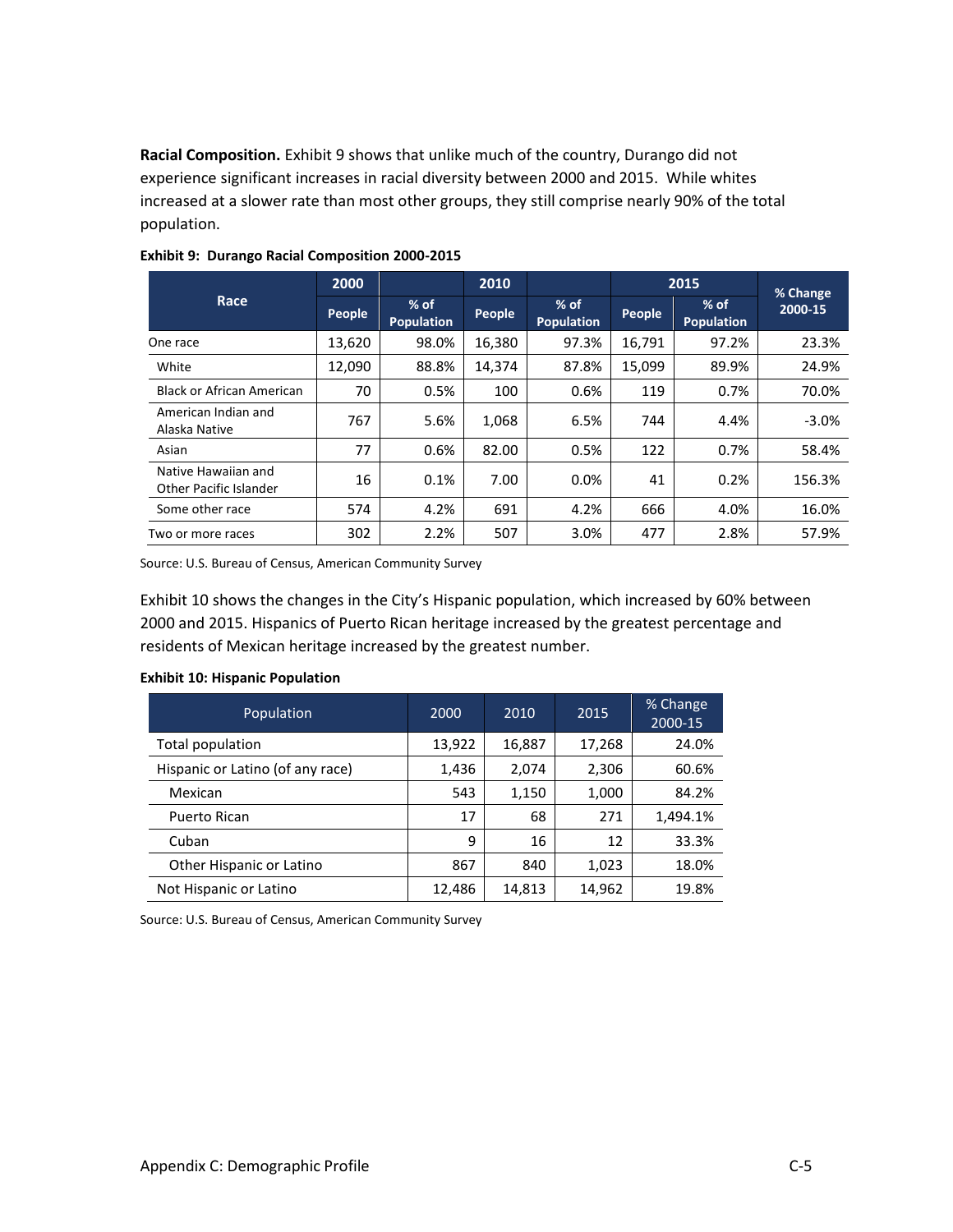**Educational Attainment**. Exhibit 11 compares the highest level of educational attainment of Durango residents in 2010 and 2015, revealing increases in the percentage of residents who have obtained associate, graduate or professional degrees. In 2015, nearly 60% of the City's residents had some type of college degree.

| <b>Highest Level of Education Attainment</b> | 2010   | 2015   | Change<br>2010-15 |
|----------------------------------------------|--------|--------|-------------------|
| Population 25 years and over                 | 9,911  | 11,201 |                   |
| Less than 9th grade                          | 2.30%  | 1.60%  | $-0.70%$          |
| 9th to 12th grade, no diploma                | 3.80%  | 2.60%  | $-1.20%$          |
| High school graduate (includes equivalency)  | 15.10% | 14.90% | $-0.20%$          |
| Some college, no degree                      | 24.20% | 21.50% | $-2.70%$          |
| Associate's degree                           | 5.30%  | 7.00%  | 1.70%             |
| Bachelor's degree                            | 33.30% | 33.30% | 0.00%             |
| Graduate or professional degree              | 16.00% | 19.20% | 3.20%             |

|  | <b>Exhibit 11: Educational Attainment 2010-2015</b> |  |  |
|--|-----------------------------------------------------|--|--|
|--|-----------------------------------------------------|--|--|

Source: U.S. Bureau of Census, American Community Survey

**Employment**. As shown in Exhibit 12, approximately 70% of residents over age 16 were in the labor force in 2015. Between 2010 and 2015, the unemployment rate dropped from 4.5% to 3.8%, reflecting a decrease in both the percentage and number of residents seeking jobs who were unemployed.

|  | Exhibit 12: Employment Status 2010-2015 |  |
|--|-----------------------------------------|--|
|--|-----------------------------------------|--|

|                              | 2010     | 2015   | % Change<br>2010-15 |
|------------------------------|----------|--------|---------------------|
| Population 16 years and over | 14,105   | 15,089 | 7.0%                |
| In labor force               | 10,498   | 10,584 | 0.8%                |
| Civilian labor force         | 10,498   | 10,574 | 0.7%                |
| Employed                     | 9,857    | 10,007 | 1.5%                |
| Unemployed                   | 641      | 567    | $-11.5%$            |
| <b>Armed Forces</b>          | $\Omega$ | 10     | <b>NA</b>           |
| Not in labor force           | 3,607    | 4,505  | 24.9%               |

Source: U.S. Bureau of Census, American Community Survey

**Occupations**. Exhibit 13 compares the occupations of Durango residents in 2010 and 2015, revealing a relatively high, but declining proportion of residents in management, business, science and arts occupations. Not surprisingly, service, sales and office occupations experienced the fastest rate of growth. Exhibit 14 compares the industries in which residents worked in 2010 and 2015, showing the largest percentage increase in the Information industry, followed by Wholesale Trade; the Agriculture, Forestry, Fishing, Hunting and Mining; and Arts, Entertainment, Recreation, Accommodation and Food Services industries.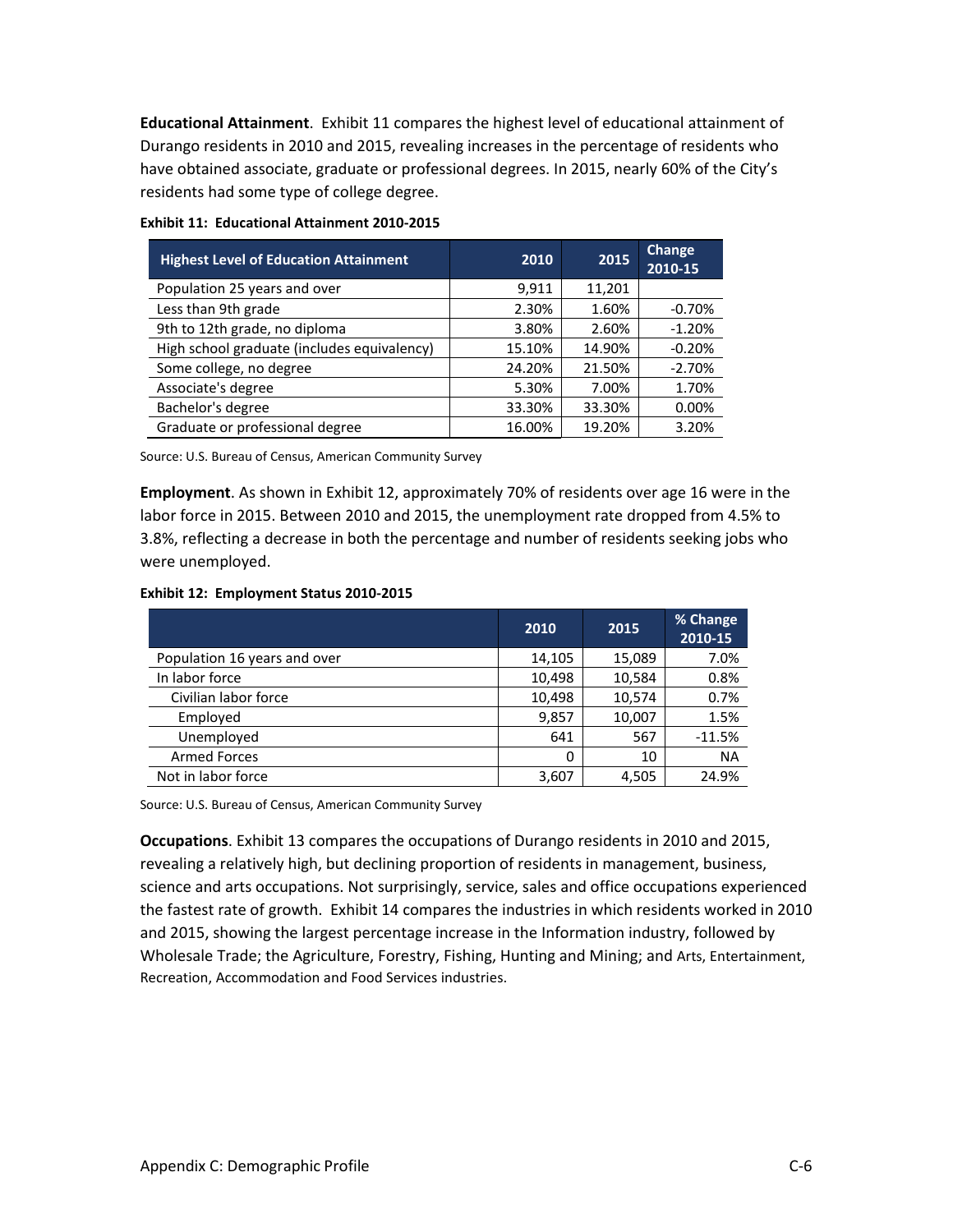#### **Exhibit 13: Occupations 2010-2015**

|                                                                 | 2010  | 2015   | % Change<br>2010-15 |
|-----------------------------------------------------------------|-------|--------|---------------------|
| Civilian employed population 16 years and over                  | 9,857 | 10,007 | 1.5%                |
| Management, business, science, and arts<br>occupations          | 4,268 | 3,965  | $-7.1%$             |
| Service occupations                                             | 2,142 | 2.526  | 17.9%               |
| Sales and office occupations                                    | 1,992 | 2,165  | 8.7%                |
| Natural resources, construction, and maintenance<br>occupations | 829   | 785    | $-5.3%$             |
| Production, transportation, and material moving<br>occupations  | 626   | 566    | $-9.6%$             |

Source: U.S. Bureau of Census, American Community Survey

#### **Exhibit 14: Industries for Employed Population 2010-2015**

| <b>Industry</b>                                   | 2010  | 2015   | % Change<br>2010-15 |
|---------------------------------------------------|-------|--------|---------------------|
| Civilian employed population 16 years and over    | 9,857 | 10,007 | 1.5%                |
| Agriculture, forestry, fishing and hunting, and   | 161   | 247    |                     |
| mining                                            |       |        | 53.4%               |
| Construction                                      | 883   | 563    | $-36.2%$            |
| Manufacturing                                     | 461   | 332    | $-28.0%$            |
| Wholesale trade                                   | 189   | 292    | 54.5%               |
| Retail trade                                      | 1,368 | 936    | $-31.6%$            |
| Transportation and warehousing, and utilities     | 318   | 259    | $-18.6%$            |
| Information                                       | 204   | 340    | 66.7%               |
| Finance and insurance, and real estate and rental | 609   | 821    |                     |
| and leasing                                       |       |        | 34.8%               |
| Professional, scientific, and management, and     | 1,276 | 1,078  |                     |
| administrative and waste management services      |       |        | $-15.5%$            |
| Educational services, and health care and social  | 2,001 | 2,144  |                     |
| assistance                                        |       |        | 7.1%                |
| Arts, entertainment, and recreation, and          | 1,503 | 2,141  |                     |
| accommodation and food services                   |       |        | 42.4%               |
| Other services, except public administration      | 476   | 303    | $-36.3%$            |
| <b>Public administration</b>                      | 408   | 551    | 35.0%               |

Source: U.S. Bureau of Census, American Community Survey

**Incomes:** Exhibit 15 compares household incomes between 2010 and 2015, showing the greatest percentage increases in households earning \$150,000 or more per year. Median household income increased by 5.8% and mean (average) household income increased by 10.2%, which indicates that the incomes of those in the highest income brackets increased the most rapidly. Exhibit 16 compares family incomes between 2010 and 2015, showing even greater increases for higher income families than households.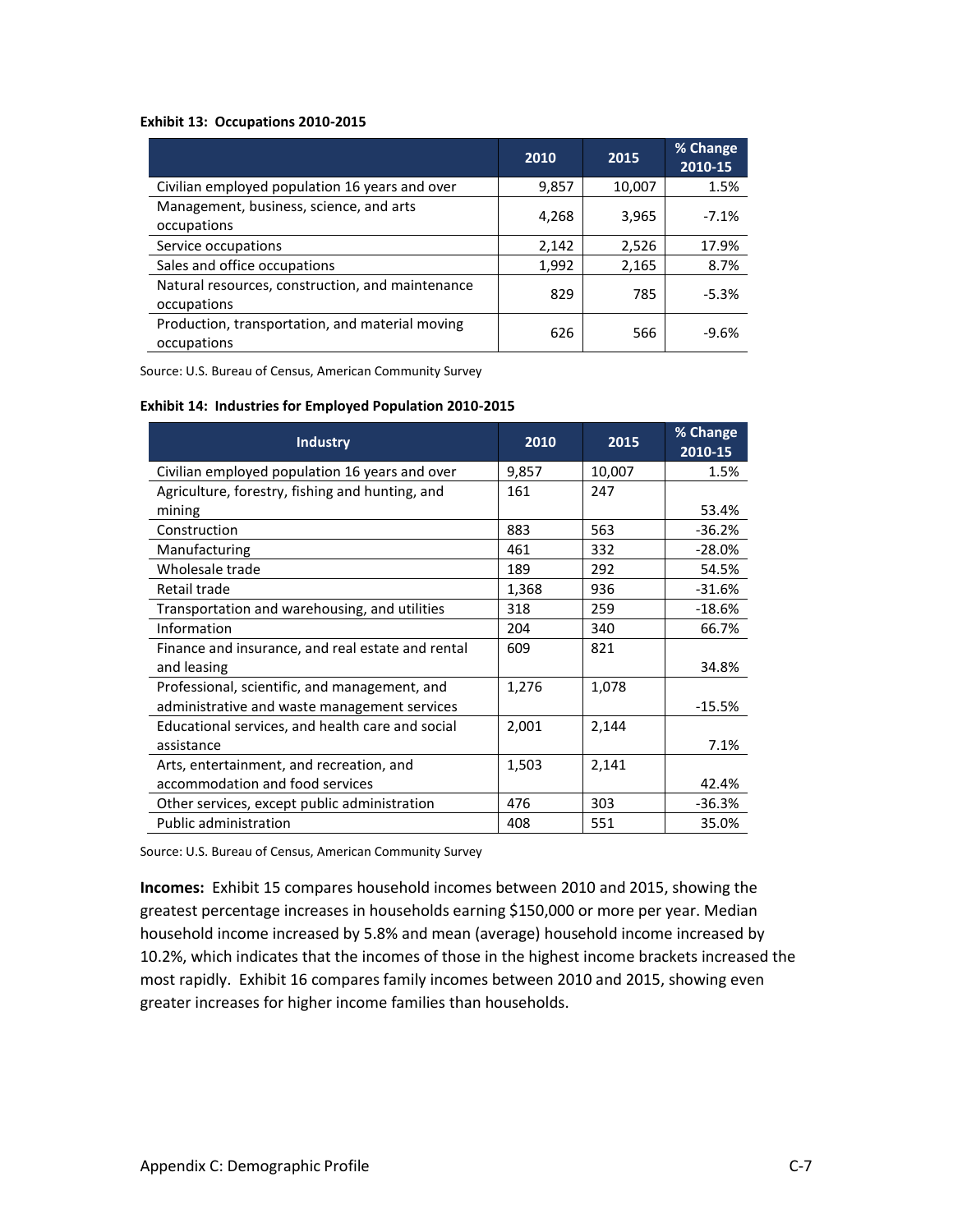|  | Exhibit 15: Household Income 2010-2015 |  |  |
|--|----------------------------------------|--|--|
|--|----------------------------------------|--|--|

| Income and Benefits (In 2010 Inflation-Adjusted<br>Dollars) | 2010   | 2015   | % Change<br>2010-15 |
|-------------------------------------------------------------|--------|--------|---------------------|
| <b>Total households</b>                                     | 6,729  | 6,754  | 0.4%                |
| Less than $$10,000$                                         | 306    | 334    | 9.2%                |
| \$10,000 to \$14,999                                        | 260    | 262    | 0.8%                |
| \$15,000 to \$24,999                                        | 841    | 643    | $-23.5%$            |
| \$25,000 to \$34,999                                        | 670    | 752    | 12.2%               |
| \$35,000 to \$49,999                                        | 1,008  | 844    | $-16.3%$            |
| \$50,000 to \$74,999                                        | 1,596  | 1,613  | 1.1%                |
| \$75,000 to \$99,999                                        | 805    | 785    | $-2.5%$             |
| \$100,000 to \$149,999                                      | 787    | 793    | 0.8%                |
| \$150,000 to \$199,999                                      | 245    | 427    | 74.3%               |
| \$200,000 or more                                           | 211    | 301    | 42.7%               |
| Median household income (dollars)                           | 53,882 | 57,024 | 5.8%                |
| Mean household income (dollars)                             | 68,681 | 75,712 | 10.2%               |

### **Exhibit 16: Family Income 2010-2015**

| Income and Benefits (In 2010 Inflation-Adjusted<br>Dollars) | 2010   | 2015    | % Change<br>2010-15 |
|-------------------------------------------------------------|--------|---------|---------------------|
| <b>Families</b>                                             | 3,376  | 3,275   | $-3.0%$             |
| Less than \$10,000                                          | 106    | 28      | -73.6%              |
| \$10,000 to \$14,999                                        | 30     | 36      | 20.0%               |
| \$15,000 to \$24,999                                        | 349    | 176     | $-49.6%$            |
| \$25,000 to \$34,999                                        | 134    | 202     | 50.7%               |
| \$35,000 to \$49,999                                        | 376    | 448     | 19.1%               |
| \$50,000 to \$74,999                                        | 898    | 676     | $-24.7%$            |
| \$75,000 to \$99,999                                        | 519    | 491     | $-5.4%$             |
| \$100,000 to \$149,999                                      | 579    | 541     | $-6.6%$             |
| \$150,000 to \$199,999                                      | 236    | 422     | 78.8%               |
| \$200,000 or more                                           | 149    | 255     | 71.1%               |
|                                                             |        |         |                     |
| Median family income (dollars)                              | 72,560 | 77,383  | 6.6%                |
| Mean family income (dollars)                                | 83,575 | 103,213 | 23.5%               |
| Per capita income (dollars)                                 | 28,925 | 31,219  | 7.9%                |

Source: U.S. Bureau of Census, American Community Survey

Exhibit 17 shows that, while the percentage of the population living below the poverty level decreased between 2010 and 2015, the percentage of residents under age 18 who were living below the poverty level increased from 7.0 to 9.4%.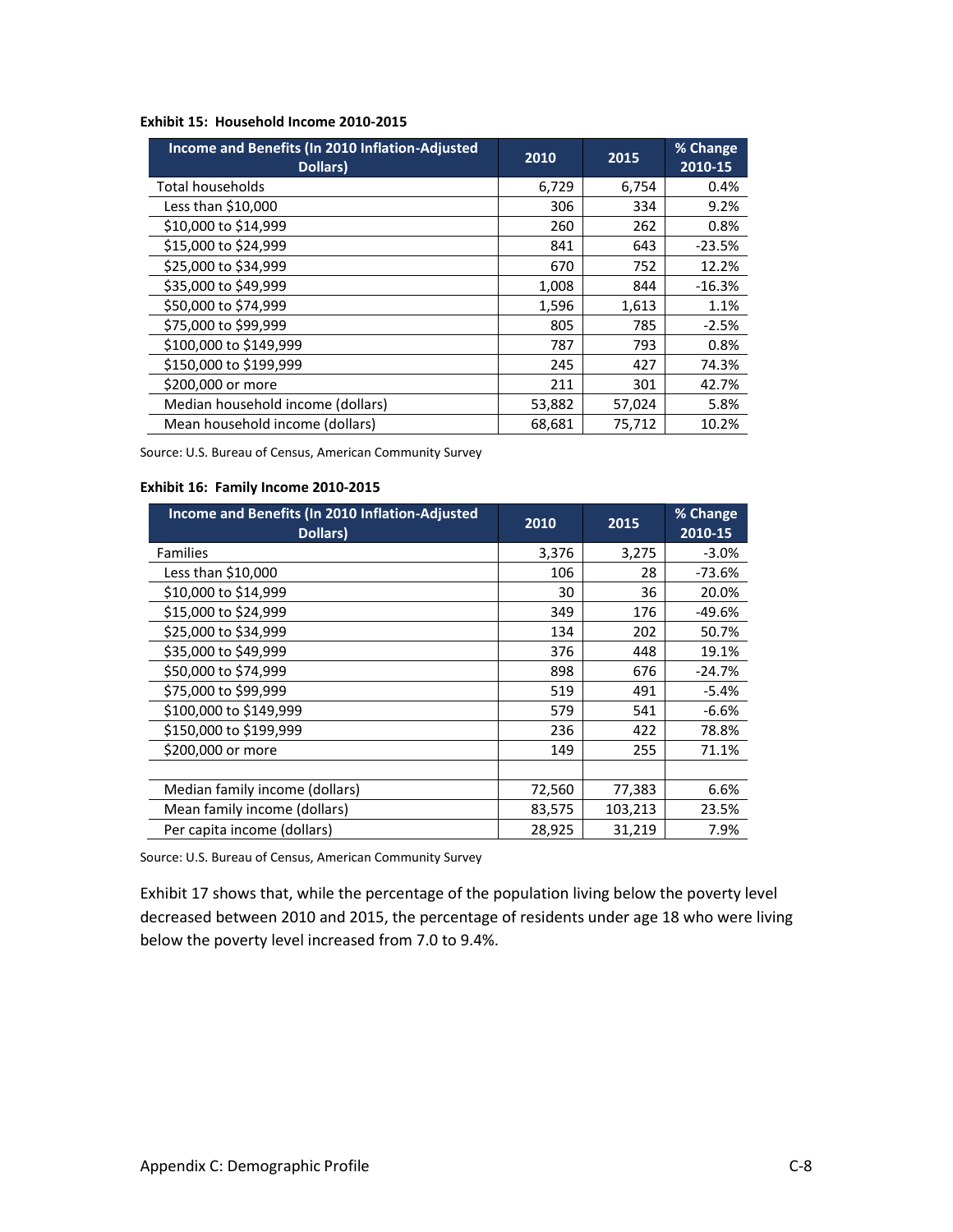#### **Exhibit 17: Population in Poverty 2012-2015**

|                                                     | 2012         |                                         |                                                    | 2015         |                                         |                                             |
|-----------------------------------------------------|--------------|-----------------------------------------|----------------------------------------------------|--------------|-----------------------------------------|---------------------------------------------|
|                                                     | <b>Total</b> | <b>Below</b><br>poverty<br><b>level</b> | <b>Percent</b><br>below<br>poverty<br><b>level</b> | <b>Total</b> | <b>Below</b><br>poverty<br><b>level</b> | <b>Percent</b><br>below<br>poverty<br>level |
| Population for whom<br>poverty status is determined | 15,085       | 2,090                                   | 13.9%                                              | 15,755       | 2,080                                   | 13.2%                                       |
| AGE                                                 |              |                                         |                                                    |              |                                         |                                             |
| Under 18 years                                      | 2,657        | 187                                     | 7.0%                                               | 2,764        | 259                                     | 9.4%                                        |
| 18 to 64 years                                      | 11,045       | 1,819                                   | 16.5%                                              | 11,579       | 1,780                                   | 15.4%                                       |
| 65 years and over                                   | 1,383        | 84                                      | 6.1%                                               | 1,412        | 41                                      | 2.9%                                        |

Source: U.S. Bureau of Census, American Community Survey

Exhibit 18 compares the tenure of Durango residents based on income for 2010 and 2015, showing that households earning less than \$50,000 per year were more likely to rent than own and that households earning \$50,000 or more per year were more likely to live in owner occupied units. The greater the income, the more likely residents were to live in owner-occupied dwellings, but the data show a demand for rental housing at all income levels.

| <b>Household Income</b>                  | 2010                         |                                     | 2015                                 |                              |                                     |                                      |
|------------------------------------------|------------------------------|-------------------------------------|--------------------------------------|------------------------------|-------------------------------------|--------------------------------------|
| (In 2010 inflation-<br>adjusted dollars) | Occupied<br>housing<br>units | Owner-<br>occupied<br>housing units | Renter-<br>occupied<br>housing units | Occupied<br>housing<br>units | Owner-<br>occupied<br>housing units | Renter-<br>occupied<br>housing units |
| Occupied housing<br>units                | 6,729                        | 3,574                               | 3,155                                | 6,754                        | 3,326                               | 3,428                                |
| Less than \$5,000                        | 2.9%                         | 0.6%                                | 5.5%                                 | 2.4%                         | 1.7%                                | 3.1%                                 |
| \$5,000 to \$9,999                       | 1.6%                         | 1.6%                                | 1.7%                                 | 2.5%                         | 0.3%                                | 4.6%                                 |
| \$10,000 to \$14,999                     | 3.9%                         | 3.0%                                | 4.8%                                 | 3.9%                         | 2.3%                                | 5.5%                                 |
| \$15,000 to \$19,999                     | 4.5%                         | 3.4%                                | 5.6%                                 | 3.9%                         | 0.9%                                | 6.8%                                 |
| \$20,000 to \$24,999                     | 8.0%                         | 4.4%                                | 12.2%                                | 5.6%                         | 3.1%                                | 8.1%                                 |
| \$25,000 to \$34,999                     | 10.0%                        | 3.9%                                | 16.8%                                | 11.1%                        | 7.9%                                | 14.3%                                |
| \$35,000 to \$49,999                     | 15.0%                        | 12.2%                               | 18.1%                                | 12.5%                        | 9.8%                                | 15.1%                                |
| \$50,000 to \$74,999                     | 23.7%                        | 24.9%                               | 22.4%                                | 23.9%                        | 22.4%                               | 25.4%                                |
| \$75,000 to \$99,999                     | 12.0%                        | 18.1%                               | 5.0%                                 | 11.6%                        | 15.9%                               | 7.5%                                 |
| \$100,000 to \$149,999                   | 11.7%                        | 16.6%                               | 6.2%                                 | 11.7%                        | 17.7%                               | 5.9%                                 |
| \$150,000 or more                        | 6.8%                         | 11.3%                               | 1.6%                                 | 10.8%                        | 18.0%                               | 3.7%                                 |
| Median household<br>income (dollars)     | 53,882                       | 72,500                              | 36,747                               | 57,024                       | 77,866                              | 42,525                               |

**Exhibit 18: Household Income by Tenure 2010-2015**

Source: U.S. Bureau of Census, American Community Survey

# **Housing Trends**

**Occupancy and Tenure**. Exhibit 19 shows that the overall vacancy rate increased significantly between, 2010 and 2015, from 6% to 11%. Exhibit 20 examines those vacancies in 2015 in more detail, showing that one-third of vacant units were reserved for seasonal, recreational or occasional use; one-third were for rent; and the remaining unis were rented, but not occupied, for sale only, sold but not occupied, or vacant for some other reason.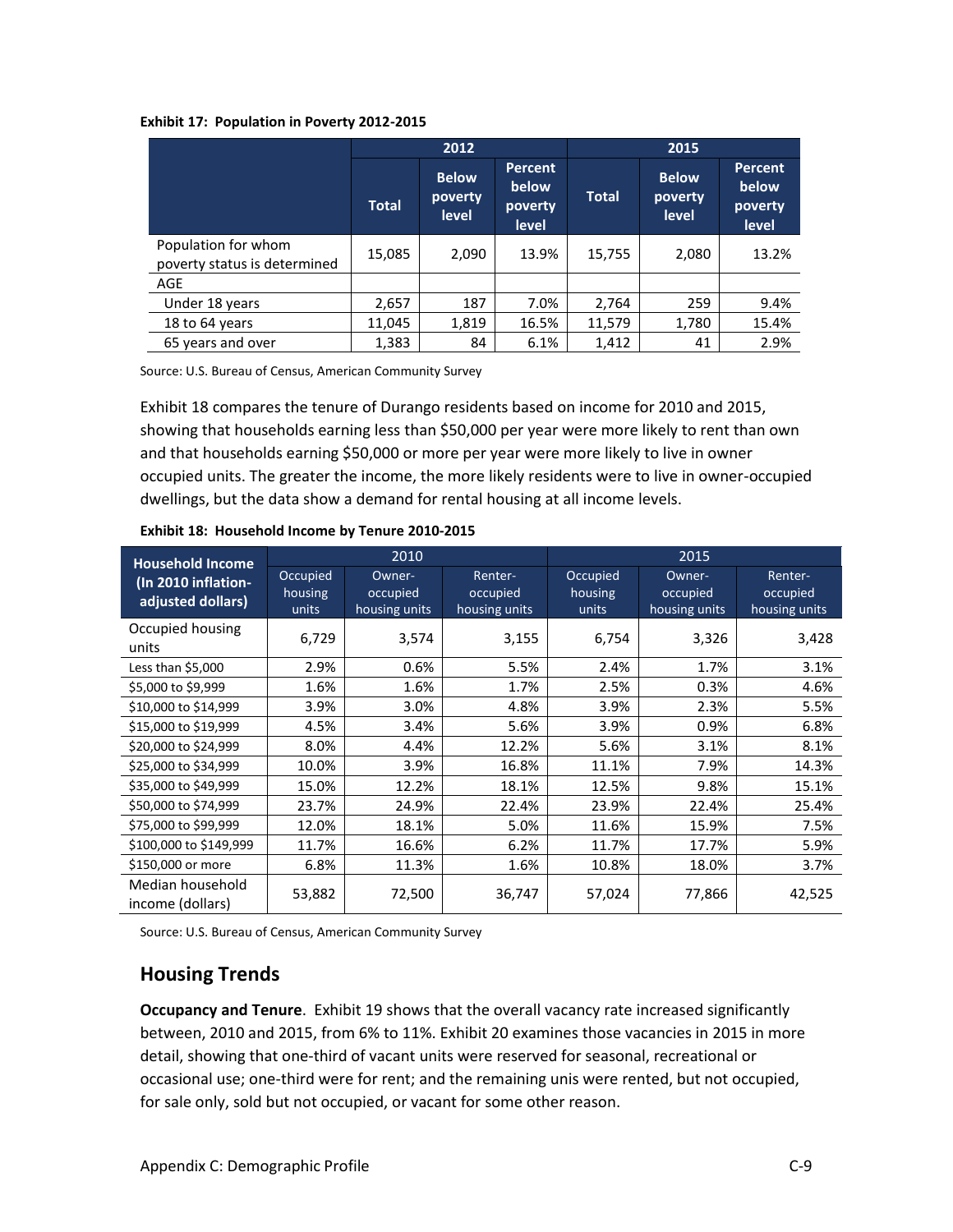|  |  | Exhibit 19: Housing Occupancy 2010-2015 |  |
|--|--|-----------------------------------------|--|
|--|--|-----------------------------------------|--|

| <b>Factor</b>          | 2010  | Percentage | 2015  | Percentage |
|------------------------|-------|------------|-------|------------|
| Total housing units    | 5.819 |            | 7,851 |            |
| Occupied housing units | 5,492 | 94%        | 7.017 | 89%        |
| Vacant housing units   | 327   | 6%         | 834   | 11%        |

#### **Exhibit 20: Housing Tenure 2015**

| Factor                                           | Estimate | Percentage |
|--------------------------------------------------|----------|------------|
| Total housing units                              | 7,851    |            |
| Occupied housing units                           | 7,017    | 89.4%      |
| Vacant housing units                             | 834      | 10.6%      |
| For rent                                         | 281      | 3.6%       |
| Rented, not occupied                             | 15       | 0.2%       |
| For sale only                                    | 162      | 2.1%       |
| Sold, not occupied                               | 23       | 0.3%       |
| For seasonal, recreational, or<br>occasional use | 278      | 3.5%       |
| All other vacant units                           | 75       | 1.0%       |

Source: U.S. Bureau of Census, American Community Survey

**Types of Units**. Exhibit 20 shows the mix of units in 2015, revealing that detached single-family residences comprised less than half of all dwellings. Over one-third of all dwellings were in structures containing three or more dwellings.

| <b>Units in Structure</b> | 2015  | Percentage |
|---------------------------|-------|------------|
| Total housing units       | 7,567 |            |
| 1-unit, detached          | 3,666 | 48.45%     |
| 1-unit, attached          | 924   | 12.21%     |
| 2 units                   | 447   | 5.91%      |
| 3 or 4 units              | 306   | 4.04%      |
| 5 to 9 units              | 708   | 9.36%      |
| 10 to 19 units            | 542   | 7.16%      |
| 20 or more units          | 744   | 9.83%      |
| Mobile home               | 230   | 3.04%      |
| Boat, RV, van, etc.       | n     | $0.00\%$   |

#### **Exhibit 21: Units Per Structure**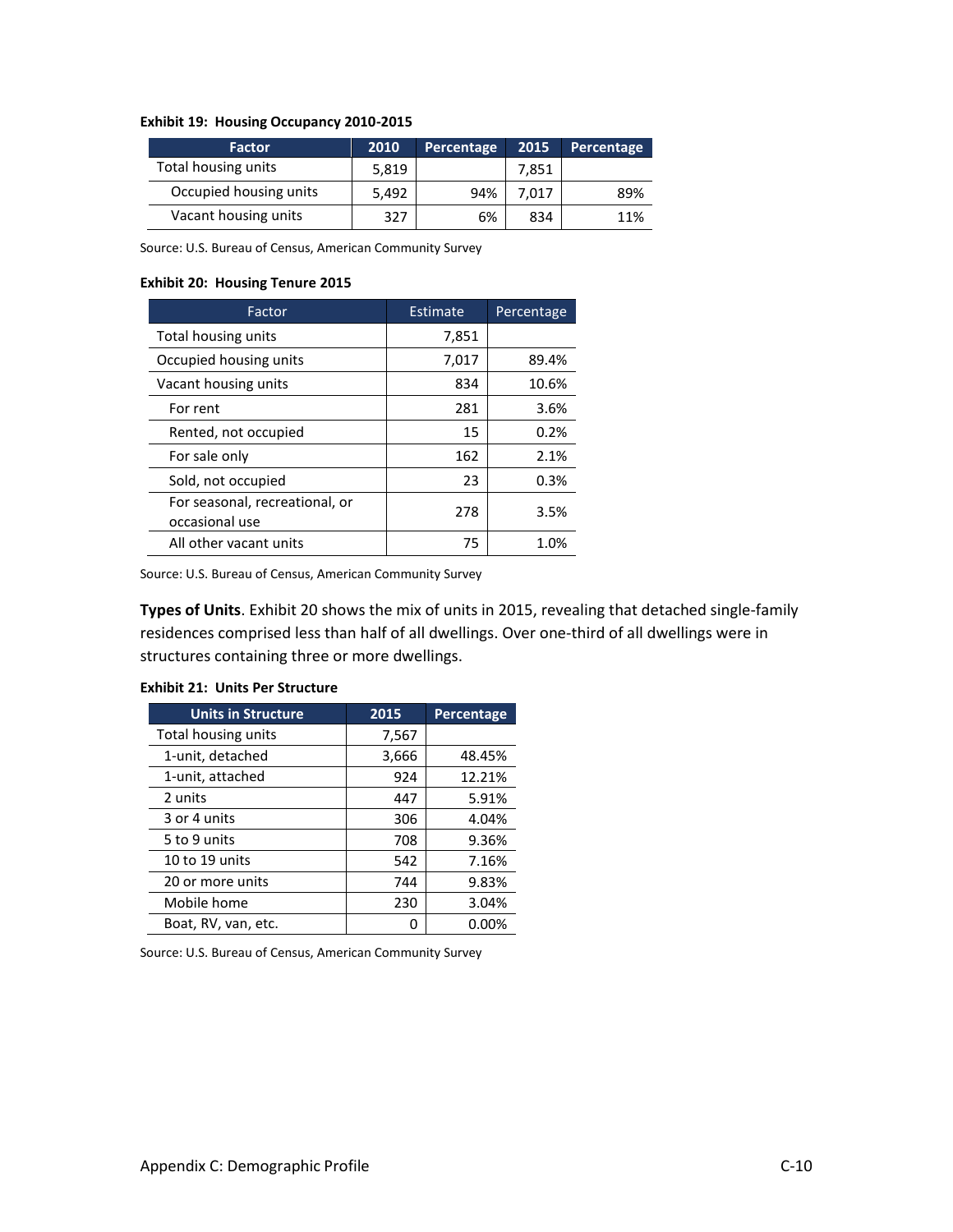**Household Size**. Exhibit 22 shows that while the average household size of owner-occupied units increased between 2010 and 2015, the average household size of rental units decreased slightly.

### **Exhibit 22: Average Household Size**

| <b>Factor</b>                                  | 2010 | .2015 |
|------------------------------------------------|------|-------|
| Average household size of owner-occupied unit  | 2.11 | 2.39  |
| Average household size of renter-occupied unit | 2.3  | 2.27  |

Source: U.S. Bureau of Census, American Community Survey

**Housing Affordability**. Exhibit 23 shows that the percentage of households for which gross rents exceeded 30% of household income (a threshold for measuring affordability) decreased slightly between 2010 and 2015, but still comprises over 50% of all households. Exhibit 24 shows that the burdens of affordability fall most heavily on lower income households.

**Exhibit 23: Gross Rent as a Percentage of Household Income 2010-2015**

| <b>Factor</b>                                                                               |                 | 2010       | 2015            |                   |  |
|---------------------------------------------------------------------------------------------|-----------------|------------|-----------------|-------------------|--|
|                                                                                             | <b>Estimate</b> | Percentage | <b>Estimate</b> | <b>Percentage</b> |  |
| Occupied units paying rent<br>(excluding units where<br><b>GRAPI</b> cannot be<br>computed) | 3021            |            | 3,239           |                   |  |
| Less than 15.0 percent                                                                      | 239             | 7.91%      | 314             | 9.69%             |  |
| 15.0 to 19.9 percent                                                                        | 376             | 12.45%     | 389             | 12.01%            |  |
| 20.0 to 24.9 percent                                                                        | 452             | 14.96%     | 527             | 16.27%            |  |
| 25.0 to 29.9 percent                                                                        | 323             | 10.69%     | 370             | 11.42%            |  |
| 30.0 to 34.9 percent                                                                        | 286             | 9.47%      | 372             | 11.49%            |  |
| 35.0 percent or more                                                                        | 1345            | 44.52%     | 1,267           | 39.12%            |  |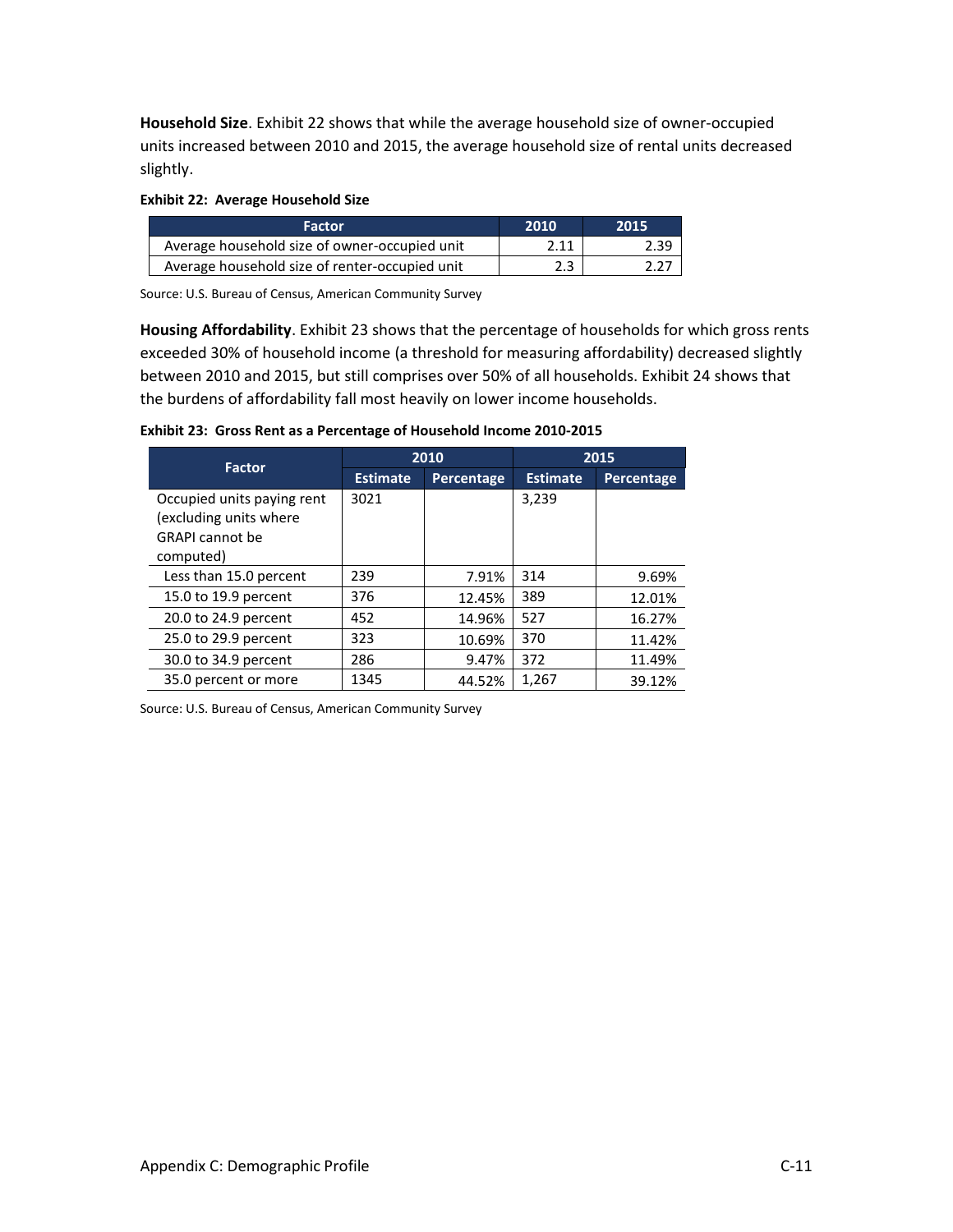|                                                                      | 2010                                |                                        |                                         | 2015                                |                                        |                                         |  |
|----------------------------------------------------------------------|-------------------------------------|----------------------------------------|-----------------------------------------|-------------------------------------|----------------------------------------|-----------------------------------------|--|
| Household Income/<br><b>Percentage of</b><br><b>Household Income</b> | <b>Occupied</b><br>housing<br>units | Owner-<br>occupied<br>housing<br>units | Renter-<br>occupied<br>housing<br>units | <b>Occupied</b><br>housing<br>units | Owner-<br>occupied<br>housing<br>units | Renter-<br>occupied<br>housing<br>units |  |
| Less than \$20,000                                                   | 11.4%                               | 8.3%                                   | 14.9%                                   | 10.3%                               | 4.5%                                   | 16.0%                                   |  |
| Less than 20 percent                                                 | 0.7%                                | 1.4%                                   | 0.0%                                    | 0.3%                                | 0.0%                                   | 0.6%                                    |  |
| 20 to 29 percent                                                     | 1.3%                                | 2.0%                                   | 0.5%                                    | 1.0%                                | 1.0%                                   | 1.0%                                    |  |
| 30 percent or more                                                   | 9.3%                                | 4.8%                                   | 14.5%                                   | 9.0%                                | 3.5%                                   | 14.3%                                   |  |
| \$20,000 to \$34,999                                                 | 18.0%                               | 8.3%                                   | 29.0%                                   | 16.5%                               | 10.9%                                  | 21.9%                                   |  |
| Less than 20 percent                                                 | 2.3%                                | 4.3%                                   | 0.0%                                    | 3.0%                                | 5.1%                                   | 0.9%                                    |  |
| 20 to 29 percent                                                     | 4.2%                                | 0.5%                                   | 8.3%                                    | 1.9%                                | 2.2%                                   | 1.5%                                    |  |
| 30 percent or more                                                   | 11.6%                               | 3.5%                                   | 20.7%                                   | 11.7%                               | 3.7%                                   | 19.4%                                   |  |
| \$35,000 to \$49,999                                                 | 14.8%                               | 12.2%                                  | 17.8%                                   | 12.3%                               | 9.8%                                   | 14.8%                                   |  |
| Less than 20 percent                                                 | 4.4%                                | 6.0%                                   | 2.7%                                    | 2.3%                                | 3.3%                                   | 1.3%                                    |  |
| 20 to 29 percent                                                     | 3.1%                                | 0.8%                                   | 5.6%                                    | 3.5%                                | 0.5%                                   | 6.5%                                    |  |
| 30 percent or more                                                   | 7.3%                                | 5.5%                                   | 9.5%                                    | 6.5%                                | 6.1%                                   | 6.9%                                    |  |
| \$50,000 to \$74,999                                                 | 23.2%                               | 24.9%                                  | 21.3%                                   | 23.7%                               | 22.4%                                  | 24.9%                                   |  |
| Less than 20 percent                                                 | 7.5%                                | 8.8%                                   | 6.1%                                    | 9.4%                                | 9.9%                                   | 9.0%                                    |  |
| 20 to 29 percent                                                     | 8.5%                                | 9.0%                                   | 8.1%                                    | 7.3%                                | 5.8%                                   | 8.8%                                    |  |
| 30 percent or more                                                   | 7.1%                                | 7.1%                                   | 7.1%                                    | 6.9%                                | 6.6%                                   | 7.1%                                    |  |
| \$75,000 or more                                                     | 30.4%                               | 46.0%                                  | 12.8%                                   | 34.0%                               | 51.7%                                  | 16.9%                                   |  |
| Less than 20 percent                                                 | 18.1%                               | 24.7%                                  | 10.7%                                   | 21.6%                               | 34.9%                                  | 8.7%                                    |  |
| 20 to 29 percent                                                     | 9.3%                                | 15.8%                                  | 2.1%                                    | 10.2%                               | 12.3%                                  | 8.3%                                    |  |
| 30 percent or more                                                   | 2.9%                                | 5.5%                                   | 0.0%                                    | 2.2%                                | 4.4%                                   | 0.0%                                    |  |
| Zero or negative income                                              | 0.5%                                | 0.4%                                   | 0.7%                                    | 1.1%                                | 0.7%                                   | 1.4%                                    |  |
| No cash rent                                                         | 1.7%                                | (X)                                    | 3.5%                                    | 2.1%                                | (X)                                    | 4.1%                                    |  |

**Exhibit 24: Monthly Housing Costs as a Percentage of Household Income 2010-2015**

# **Mobility**

Exhibit 25 shows that an increasing number of households lacked access to motor vehicles between 2010 and 2015. It also shows an increase in the number and percentage of households where only one motor vehicle was available and a decrease in the number and percentage of households with 2 or more vehicles available. Consistent with Exhibit 26, Exhibit 27 shows increases in the number of residents using transit, walking or using other means to commute to work between 2010 and 2015. Just over 60% of residents commuted by single occupancy vehicle. Exhibit 28 shows that during this same period, the average commute time increased from 13 to 15.2 minutes.